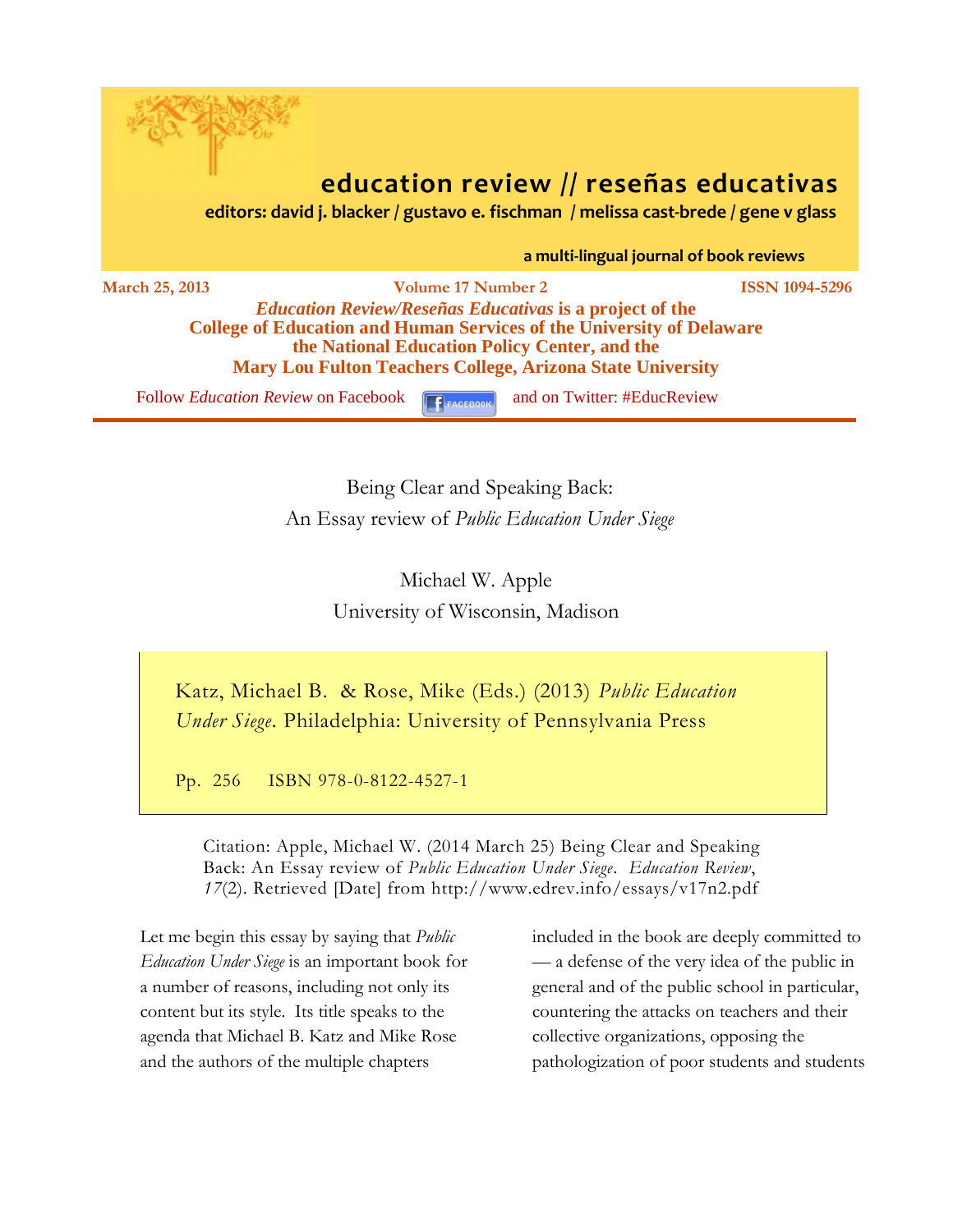of color and of the communities from which they come, and challenging the assemblage of reforms now dominating the educational landscape.



The list of topics is extensive: school choice, legislation such as No Child Left Behind, prevailing methods of school finance, testing, teacher unions, conservative foundations, race and the achievement gap, the effects of the criminalization of youth of color, community involvement and parental participation, grassroots movements, the history of school reform, and more democratic and responsive reforms than those that now dominate the educational agenda.

The book, hence, is dealing with a complex assemblage of issues. But we are facing a very complex set of what are often quite radical

attacks on the means and ends of public schools, on the people who work in them, and on the students and communities who depend the most on a robust public sphere and on the institutions within it.

Elsewhere I have engaged in a more detailed critical analysis of the forces that stand behind these transformations. In *Educating the "Right" Way: Markets; Standards, God, and Inequality* (Apple 2006; see also Apple 2014), I demonstrate that we are confronting a new alliance, what in more political and conceptual terms might be called a new hegemonic bloc, that is in leadership in educational "reform" and the reform of all things social. This alliance is a complex and at times unstable formation of various groups that has created an umbrella that is best thought of as *conservative modernization*. It is composed of: neoliberals who believe that private is necessarily good and public is necessarily bad; neoconservatives who want to return to a romantic vision of a past and a restoration of a (supposedly) common culture; authoritarian populists who believe that only by bringing conservative religious principles and beliefs to the center of all of our institutions can "America be saved"; and a particular fraction of the professional and managerial new middle class who are deeply committed to technical solutions, managerialism, and audit cultures.<sup>1</sup> Unfortunately, many of these assumptions are also found within some elements of the Democratic as well as Republican parties.

 $<sup>1</sup>$  For an analysis of the networks that</sup> connect many of these tendencies together internationally, see Ball (2012).

 $\overline{a}$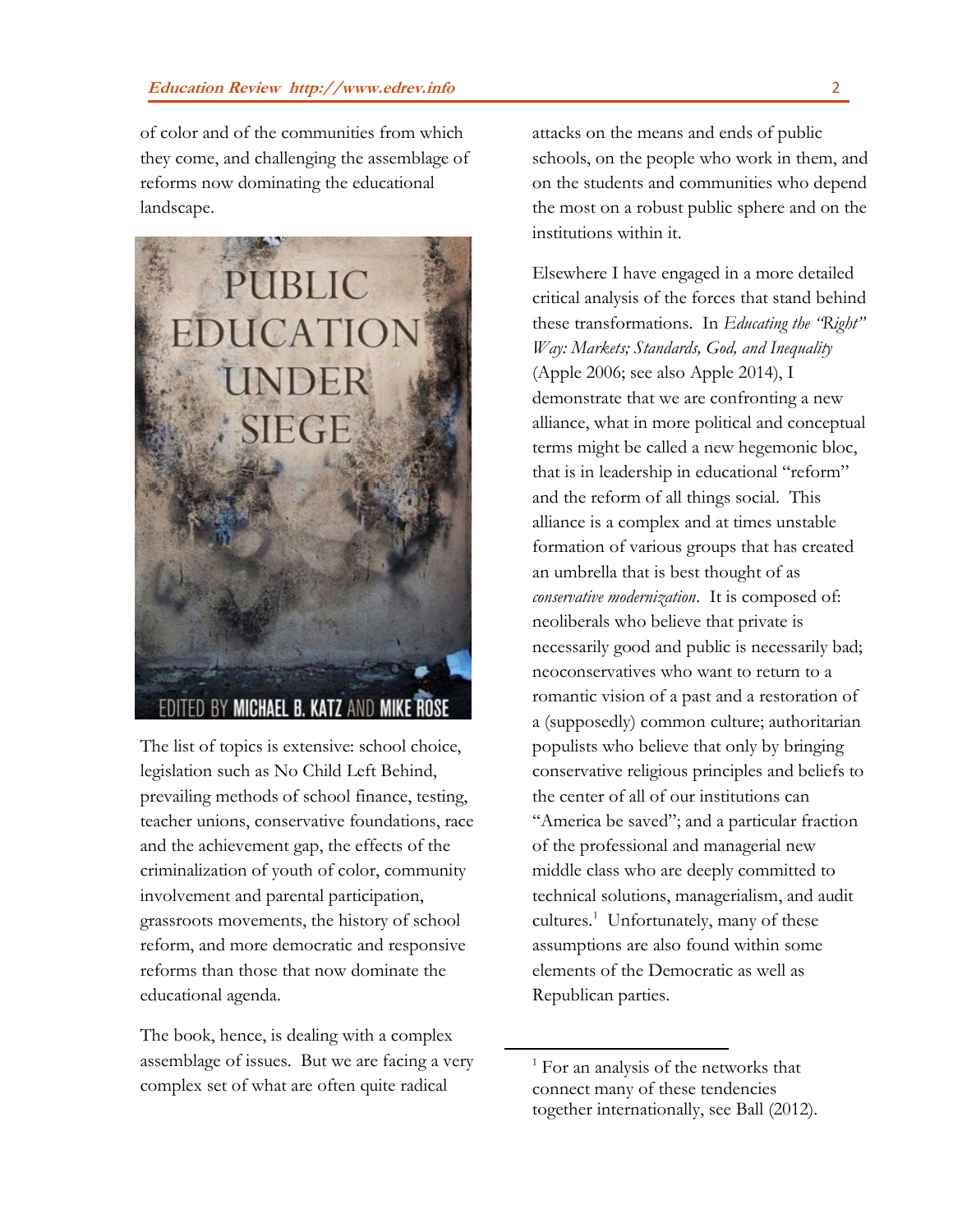When all of these elements are sutured together, the effects are powerfully present. We can see this in the kinds of legislation being pushed through state legislatures with more than a little help by ALEC and similar rightist organizations. It can be seen in the increasing view of schools as sites of profit generation. It is visible in the reduction of important knowledge into only that which is easily testable, linked to what is viewed by powerful groups as economically useful, and the mandating of performance pay for teachers based on these reductive forms of accountability. And it is all too present in the denial of evolution and climate change, and in the rapid growth of religiously-based home schooling not only here in the United States but in other nations as well.

There are of course very real fissures in this alliance. Witness for example the conflict over the common core, where Tea Party sympathizers in many states have called for the rejection of the common core, while at the same time business groups have supported it. Yet, even with these internal conflicts, conservative modernization maintains enough coherence to move education policy and practice in quite specific directions, ones that seem to be leading to more not less inequality.

While *Public Education Under Siege* doesn't offer a complete or analytically coherent treatment of the movements and networks behind the attacks on public schools, this doesn't detract at all from the overall value of the book. After all, that's not its aim. And what it gives us is still significant. It is worthwhile quoting directly from Katz and Rose's concluding chapter to get a clearer sense of where the

book stands on these dominant movements and policies.



**Michael B. Katz**

"Anyone who challenges the core elements of the mainstream consensus risks branding as a selfinterested or naïve guardian of the existing state of affairs, as the authors in this volume point out. But the matter is not so simple…Along with mainstream reformers, dissenters from the dominant template for reform share a belief that all children are capable of learning and a strong dissatisfaction with the ways things stand in education. They worry, however, about the directions in which mainstream reform wants to push public education. They show that most of the testing regimes advocated by mainstream reformers are unreliable. They point out that tests, by themselves do not measure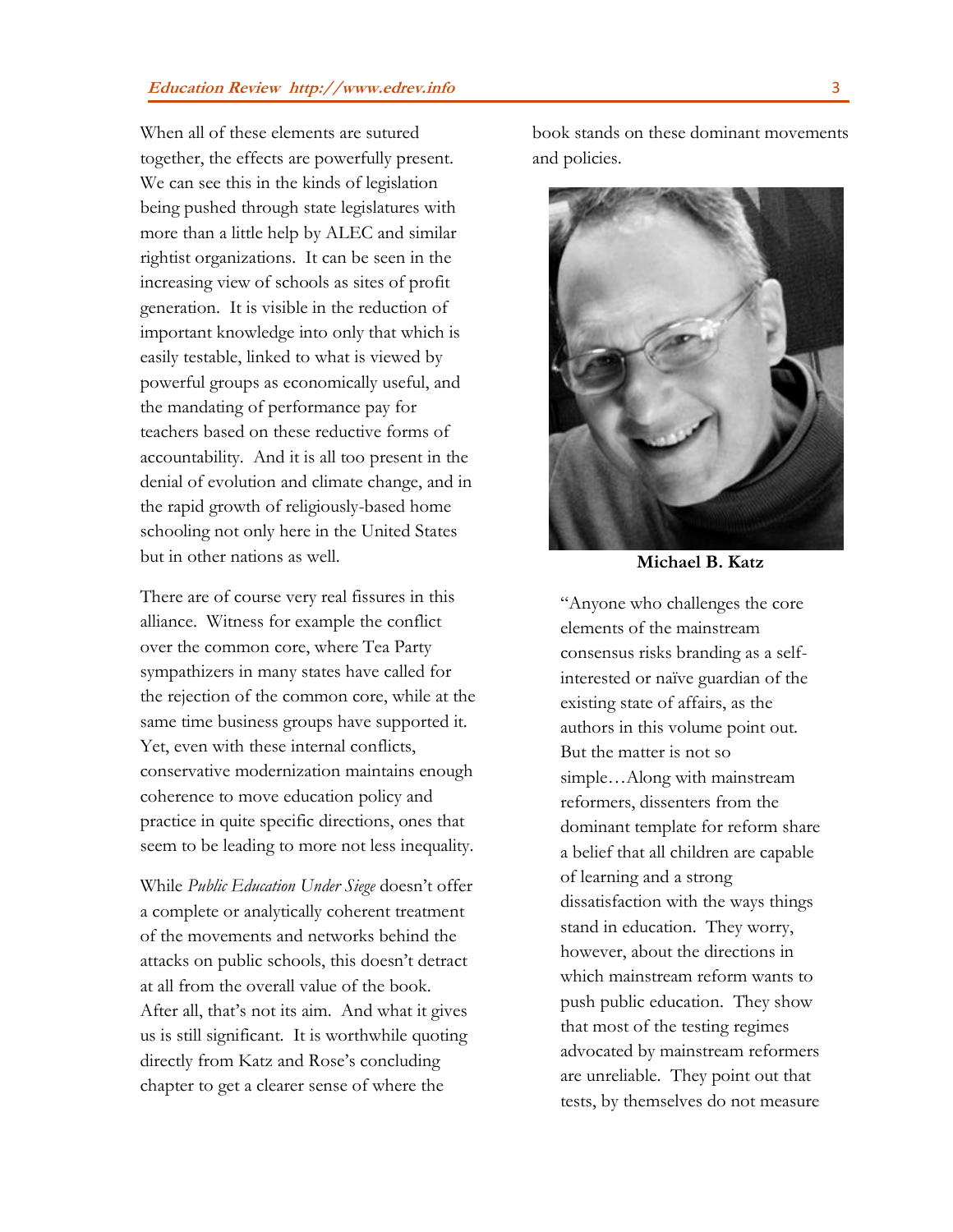teacher quality. They value teaching experience far more than mainstream reformers, and they summon examples of good teaching and exciting classrooms where students learn unencumbered by worries over high stakes tests. They believe, too, in the limits of markets as models for educational policy and practice and believe that market models will result in new forms of educational inequality. Although they agree that the poverty of students should not provide an excuse for poor educational outcomes, they consider it disingenuous and misleading to evaluate teachers without taking into account the obstacles that they face and the factors that inhibit the performance of their students, and they particularly object to the exclusion of reforms such as job creation, housing, and health care from the mainstream reform agenda." (pp. 223-224)

For the contributors to the volume, our inability to deal powerfully and rigorously with the realities of *poverty* prevents us from realizing the kinds of concerted efforts and movements that would be necessary to confront the "problem" of American education (p. 224). In order to do that, the concluding chapter by Katz and Rose thoughtfully argues for a "new narrative" of education and for a larger vision of the ends and means of an education more deeply committed to social justice. An education worthy of its name must restore a sense of

connectedness, of civic responsibility and civic consciousness, one that does not reduce schooling to simply a reflection of the "needs of the economy." It should go without saying that these are means and ends with which I strongly agree (see, e.g., Apple and Beane 2007).



## **Mike Rose**

Many of the chapters included in the book first appeared in a special issue of *Dissent*. That publication is one of my favorite journals for cogent social criticism written for a somewhat more general progressive audience. While for many years *Dissent* has consistently offered important essays on many of the issues that progressives face, education — especially K-12 education — has not been a prime focus of its attention. Perhaps the best popular journal that does this is one that many readers of this essay review may be familiar with-- *Rethinking Schools*. *(*See

[http://www.rethinkingschools.org/index.shtml\)](http://www.rethinkingschools.org/index.shtml)

However, another magazine that is aimed at the general progressive political audience has now taken up the cause of more democratic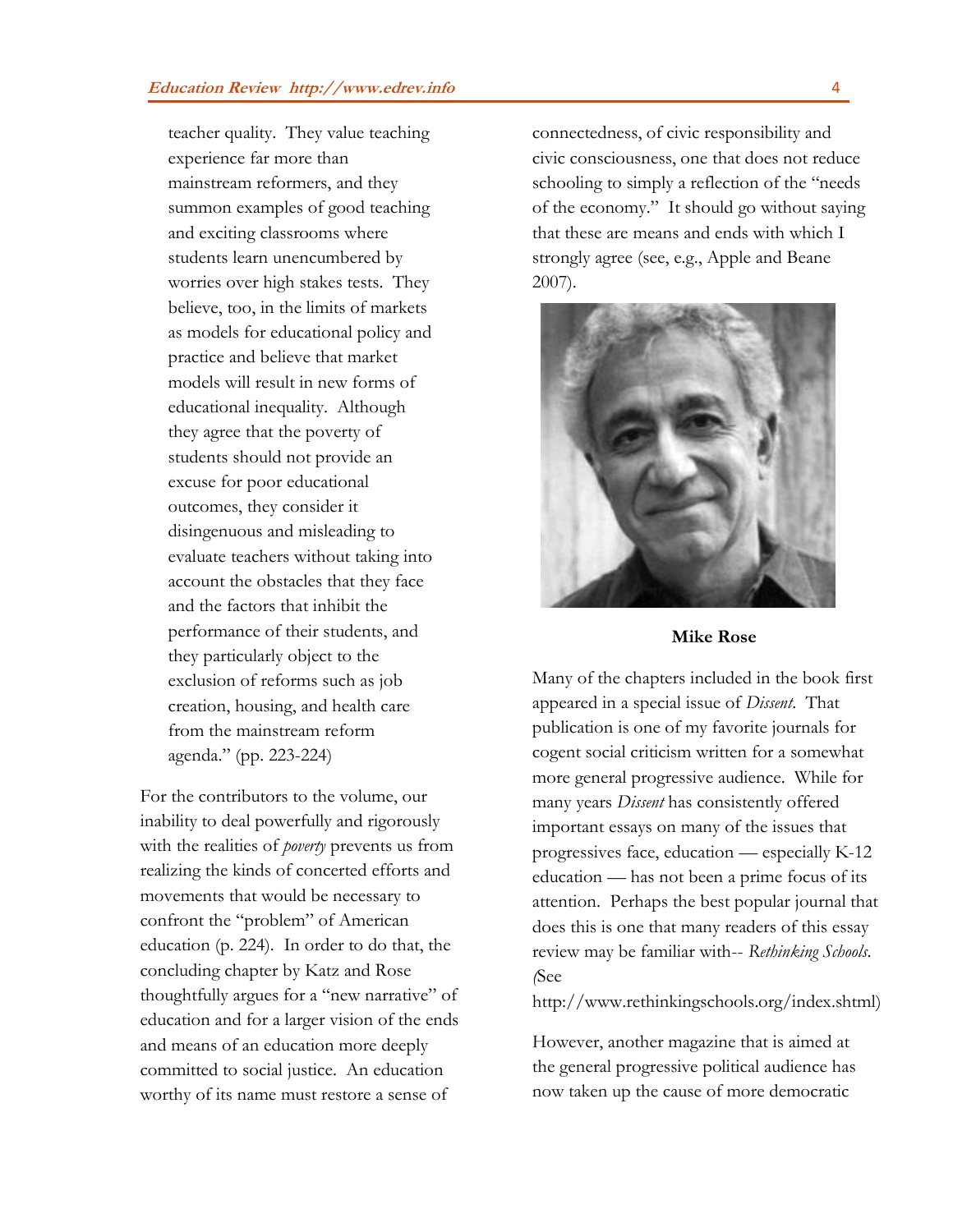and socially committed education reform. This is *The Progressive*. Under its new editor, Ruth Coniff, through its recently created website "Public School \$hakedown," it too has established itself as an important center for criticisms of dominant school reforms and for the building of alternatives. This too is an important intervention. (See [http://publicschoolshakedown.org/\)](http://publicschoolshakedown.org/)

I am more than a little pleased to see that *Dissent* has joined the growing list of journals that have now taken the politics, policies, practices, and effects of education reform as crucial issues for public debate. I would urge that these journals begin to communicate with each other to form an alliance among themselves or at least more consciously share with each other what they are doing as part of a more collective movement within the critical media to interrupt what is currently taken as commonsense in education reform.

But let us return to the book itself. *Public Education Under Siege* is not only important for what it represents in terms of the issues politically-oriented journals take up. Nor is it only significant for what it says. It is also important to note *how* it says it. Yes, the book's analyses of what are the limits and dangers of our current fascination with markets, testing, blaming and shaming teachers, anti-union sentiment, and similar things are powerfully stated. But just as importantly in terms of the role of "public intellectual" efforts, they are refreshingly free of the kinds of overly academic artifice that is all too common in such critical work. Do not misunderstand me. Anyone who has read my work over the years surely knows that I am

not opposed to serious and substantive theoretical and empirical analyses. Indeed, it should be evident that the world in which we live is very complicated and new critical theories and vocabularies must constantly be built and rebuilt to take account of the transformations and power relations that surround us.

However, as I argue at much greater length in *Can Education Change Society?*, if we are to successfully interrupt dominant agendas we must also learn to speak in different registers, to reach out in understandable ways to a public that constantly hears the opposite of what we are saying (Apple 2013). We need to remember that we are involved in what the great Italian political theorist and activist Antonio Gramsci called a "war of position" rather than a "war of maneuver." By that he meant that we are no longer facing something like World War I where opposing forces were in trenches facing each other. The leaders called charge — and whoever was left standing won. Rather, dominant groups have recognized that *everything* counts. Just as the Right has done, in order to win against dominant forces it is crucial that more democratic and progressive groups occupy as many parts of society as possible. Cultural struggles, the constant battles over commonsense in the media, in everyday conversation, in government documents, in the debates over legislations and over how supposed reforms are represented, over textbooks and textbook authorities, and so much more — all of these are essential parts of creating "counter-hegemonic" movements. Thus clarity, speaking and writing in a way that doesn't ask the listeners or the readers to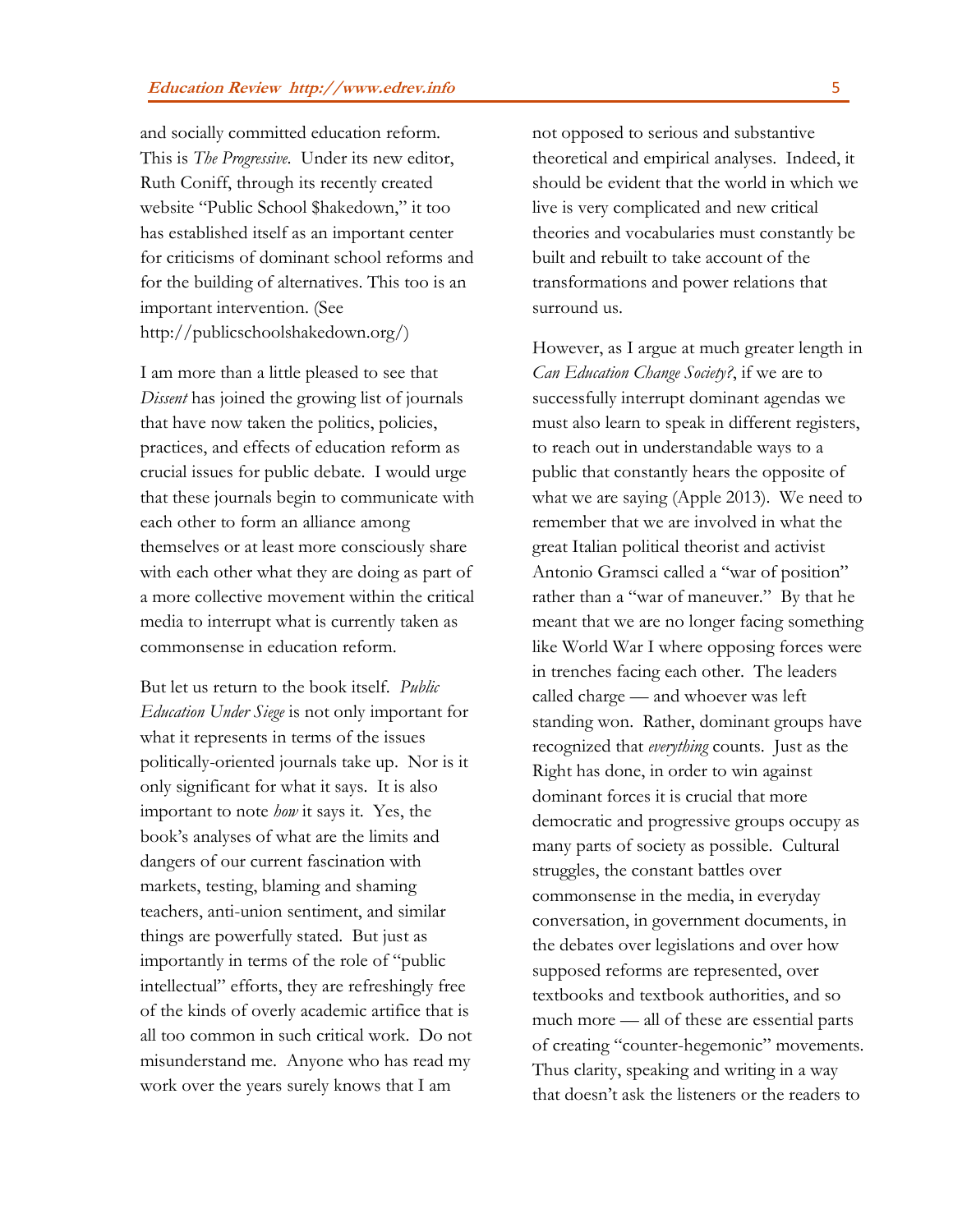do all of the work, that doesn't ask them to constantly feel as if they need the Oxford Unabridged Dictionary close at hand or to be conversant with the latest postmodern vocabularies to understand what is at stake and what the possible alternatives are, are more than a little significant.

The Right has learned these lessons well. They have become quite good at speaking in "plain-folks Americanisms." What they say is often divisive, often covertly or overtly racist, sexist, anti-immigrant, homophobic, and just as often unapologetically in favor of dominant class actors. But there is a politics to style. And they are good at it. As odd as it may seem to say this, we may have a good deal to learn from them about how to engage in the larger politics of commonsense (Apple, 2006).

Let me say more about the linguistic politics involved in this by focusing on one of the most important words that are a site for this kind of activity—*democracy*. It is a word with extraordinary currency, what Raymond Williams (1985) would call a "keyword" in our social and individual lives and imagination and is thus deeply involved in our emotional economies. The concept of democracy is what socio-linguists would identify as a prime example of a sliding signifier. It has no essential meaning, but is instead mobilized by various ideological tendencies as a rhetorical device both as a source of legitimation but also to connect current movements to historical traditions. Indeed, as Eric Foner (1998) has demonstrated, democracy has been a contested concept throughout the history of the United States.

It has often required very creative ideological work to convince people to come under the leadership of particular groups' versions of democracy. Neoliberals have been particularly successful in what must be seen as a vast socio-political pedagogic project to change our definitions of democracy from "thick" to "thin." Thus, rather than seeing democracy as a political process in which all people who can be affected by a policy or an institution participate as fully as possible in both collectively building and rebuilding it, democracy becomes simply an economic concept. Its more complicated "thick" meanings are eviscerated, reduced to individual consumption practices on a market. Schools then become commodities that can be chosen by individual consumers on the "free market." Students become commodities as well. They are valued for their test scores. And those who can produce higher test scores can be recruited as a source of value for schools on that competitive market.

The effects of this are fully raced and classed. But these effects are hidden in the rhetoric of democracy as choice and the search for efficiency and cost-benefit analysis (Apple 2006; see also Gillborn and Youdell 2000; Gillborn 2008; Buras 2011). Rhetorical politics are, hence, crucial. And commonsense is a crucial site of these politics. This makes what *Dissent*, *The Progressive*, *Rethinking Schools* — and the book I am discussing here — are doing even more significant than might otherwise be the case if conditions were different.

As one might expect from a book such as this, even though this is indeed a fine collection,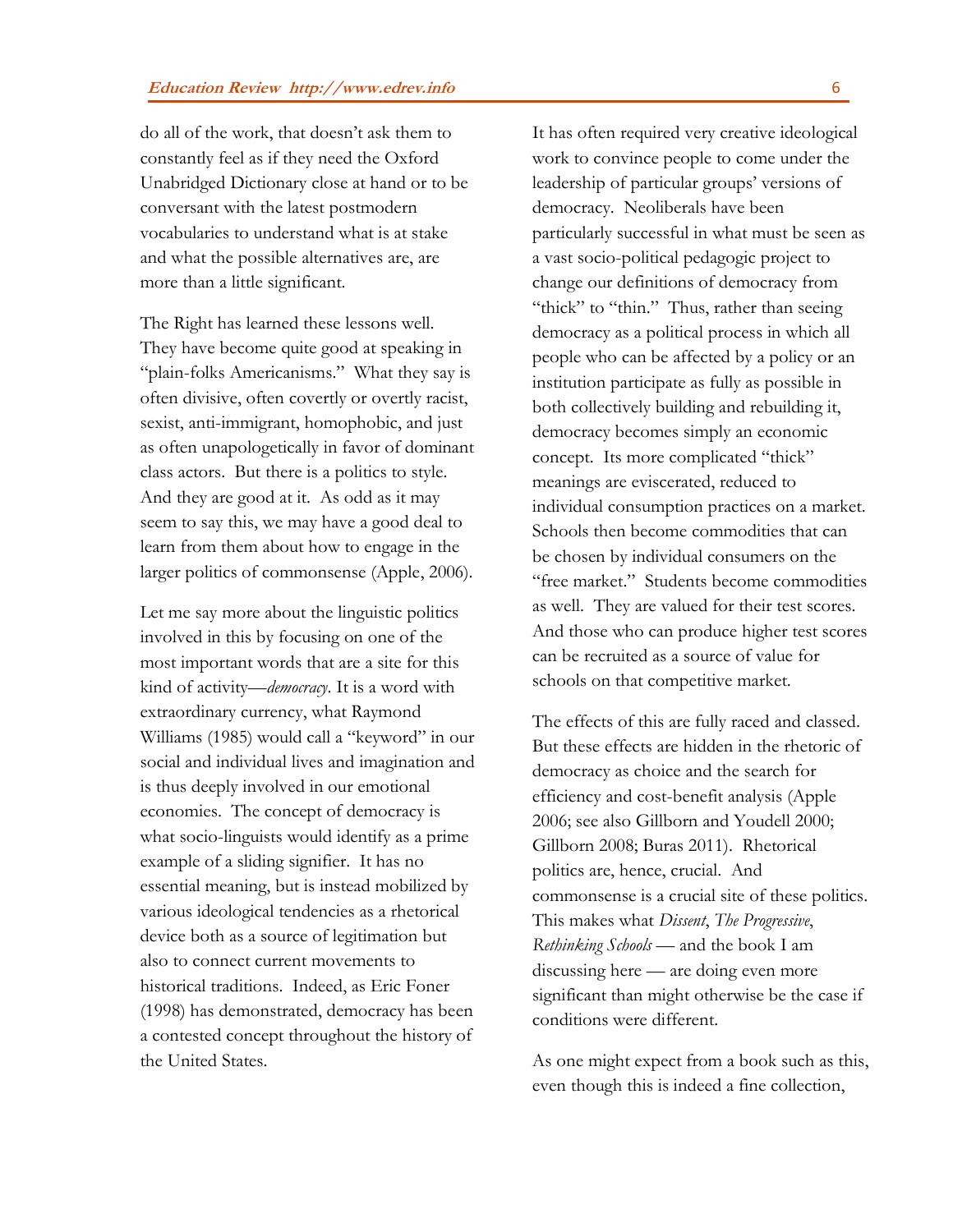there are places where I wish the discussion had gone further. For example, the call in the volume for teacher unions to move from a model based on "industrial unionism" to one guided by "professional unionism" is thoughtful and has a number of insights. Yet, as Lois Weiner, for example, has argued, such a model does not go far enough in the direction of *social justice unionism* (see Weiner 2012). It also forgets that significant elements of industrial unionism remain crucial given the current and well-orchestrated attacks on teachers' salaries, job security, pensions, and health care right now. These are not either/or propositions.

The major emphasis of the chapters and of the book as a whole is schooling for and with poor and minoritized communities. This of course is wholly appropriate and what the authors say is often powerful and insightful. Yet it also has its limits. The "problem" is not only poor and minoritized people, but also the affluent. There isn't a poor person's problem, but a rich person's problem. Not a problem of people of color, but of the very idea of whiteness as the human ordinary. Not a gay problem, but a straight problem. I could go on. But the essential point I am making here is that to the extent that the focus is only on transforming and defending education for those whom all too many people in this society treat as the "Others," there is a grave risk of ignoring the pervasive neglect of what the affluent are taught about themselves, and about their historical and very current debts to those people they so distressingly see as the "Others."

Part of the explanation is that the affluent in this society exist in something like an epistemological fog, one that is sometimes willfully opaque. Most governments, the media, and unfortunately a very large portion of those who define millions of people as "Other" live within this epistemological fog. They do not see debts that must be repaid. They know little about the lives of those whose paid and unpaid labor makes their affluence possible, about their real economic conditions, about their housing, about the state of schools in impoverished areas, about the services that poor and minoritized people need and all too often don't get, and so on. They don't understand that for millions of people food, housing, health care, decent education, and so much more are not nouns, but *verbs*. These activities require immense, constant, and creative efforts. The affluent population's lack of knowledge here provides an epistemological veil (Davis, 2006, p.42). What goes on under the veil is a secret that must be kept from "public view." To know is to be subject to demands.

This is what makes books such as Katy Swalwell's *Educating Activist Allies: Social Justice Pedagogy with the Suburban and Urban Elite*  (Swalwell, 2013) an important addition to the literature on school reform. It focuses on what needs to be and can be done in engaging in more critical teaching with the next generation of more affluent youth, and hence, serves as a fine complement to the thoughtful and well-written chapters in the Katz and Rose volume.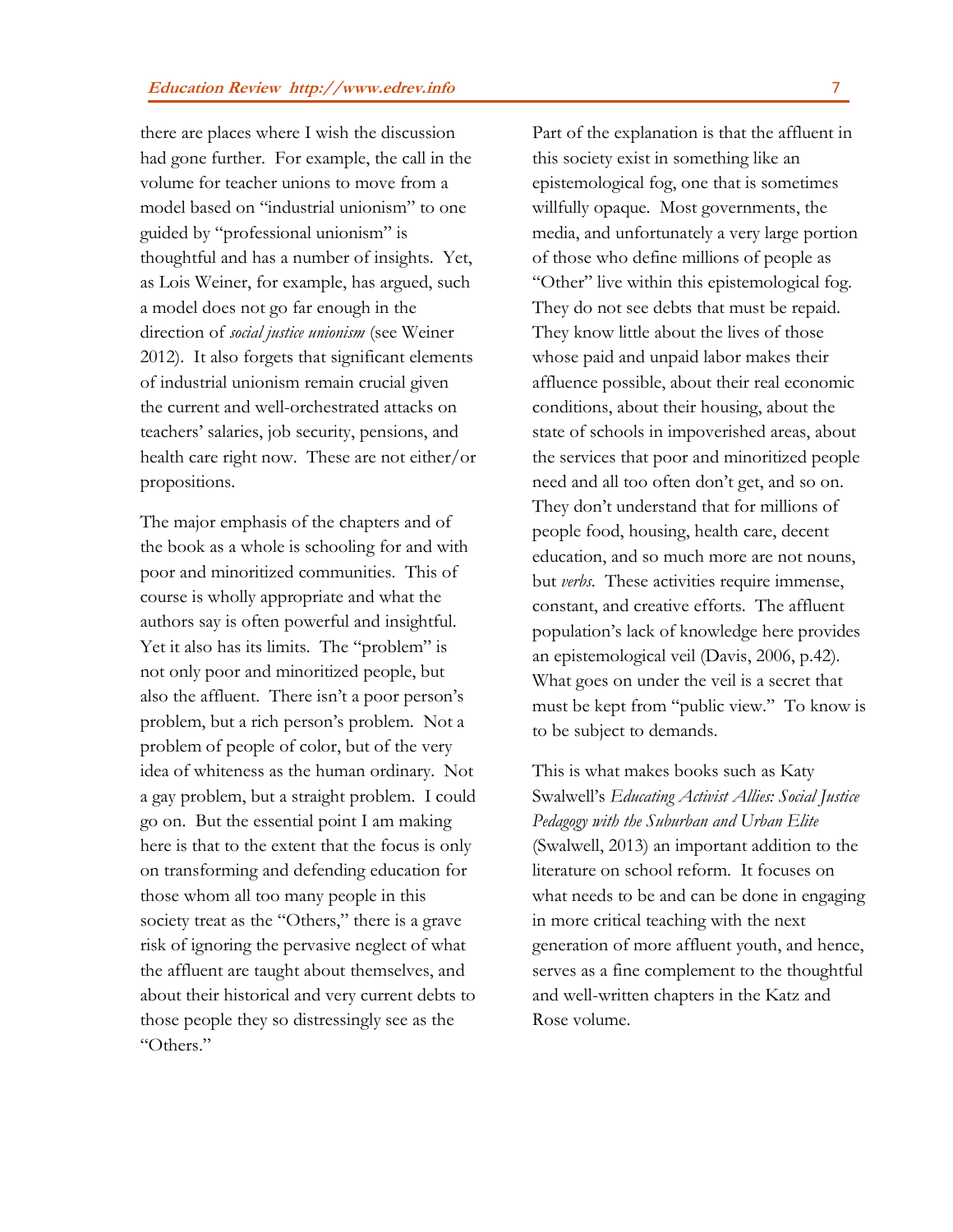Michael Katz and Mike Rose are each deservedly well-known for their cogent analyses of education and of larger issues of social policy. Each of them has engaged in "bearing witness"<sup>2</sup> to the realities of and inequalities produced by our prevailing institutions; and each has focused attention on the limits and possibilities of social transformation (see, e. g., Katz 2001, 2013 and Rose 2012, 2014). These critically democratic impulses are what guide this edited collection as well.

Behind many of its chapters is a particular and very positive vision. For the authors and editors of this collection, the United States is in essence a vast experiment. Very few nations have attempted to build a nation from all over the world. Part of this of course is made necessary by the fact that our economic empire has "come home" so to speak. Yet, in Deborah Meier's words, "We forget that democracy is an unfinished project, (p. 147). Meier's statement is a statement of hope, of the ongoing struggle to keep the river of *thick* democracy on course. As one of the wisest analysts of the relationship between culture and power reminded us, "We must speak for hope, as long as it doesn't suppress the nature of the danger" (Williams 1989, pp. 322). Books such as *Public Education Under Siege* remind us of the ever present need to take the

 $\overline{a}$ 

dialectical relationship both danger and hope seriously.

## References

- Apple, M. W. (2006). *Educating the "Right" Way: Markets, Standards, God, and Inequality* 2<sup>nd</sup> ed. New York: Routledge.
- Apple, M. W. (2013). *Can Education Change Society?* New York: Routledge.
- Apple, M. W. (2014). *Official Knowledge: Democratic Education in a Conservative Age*, 3rd edition. New York: Routledge.
- Apple, M. W. and Beane, J. A. (Eds.) (2007). *Democratic Schools: Lessons in Powerful Education*, 2nd ed. Portsmouth, NH: Heinimann.
- Ball, S. J. (2012). *Global Education Inc.* New York: Routledge.
- Buras, K. L. (2011). Race, Charter Schools, and Conscious Capitalism, *Harvard Educational Review* 81: 296-330.
- Davis, M. (2006). *Planet of Slums*. New York: Verso.
- Foner, E. (1998). *The Story of American Freedom*. New York: Norton.
- Gillborn, D. and Youdell, D. (2000). *Rationing Education*. Philadelphia: Open University Press.
- Gillborn, D. (2008). *Racism and Education: Coincidence or Conspiracy*. New York: Routledge.
- Katz, M. B. (2001). *The Price of Citizenship*. New York: Metropolitan Books.

<sup>&</sup>lt;sup>2</sup> I have discussed the importance of the act of "bearing witness, as well as the nature of other tasks in which the "critical scholar/activist" in education should engage in Apple (2013).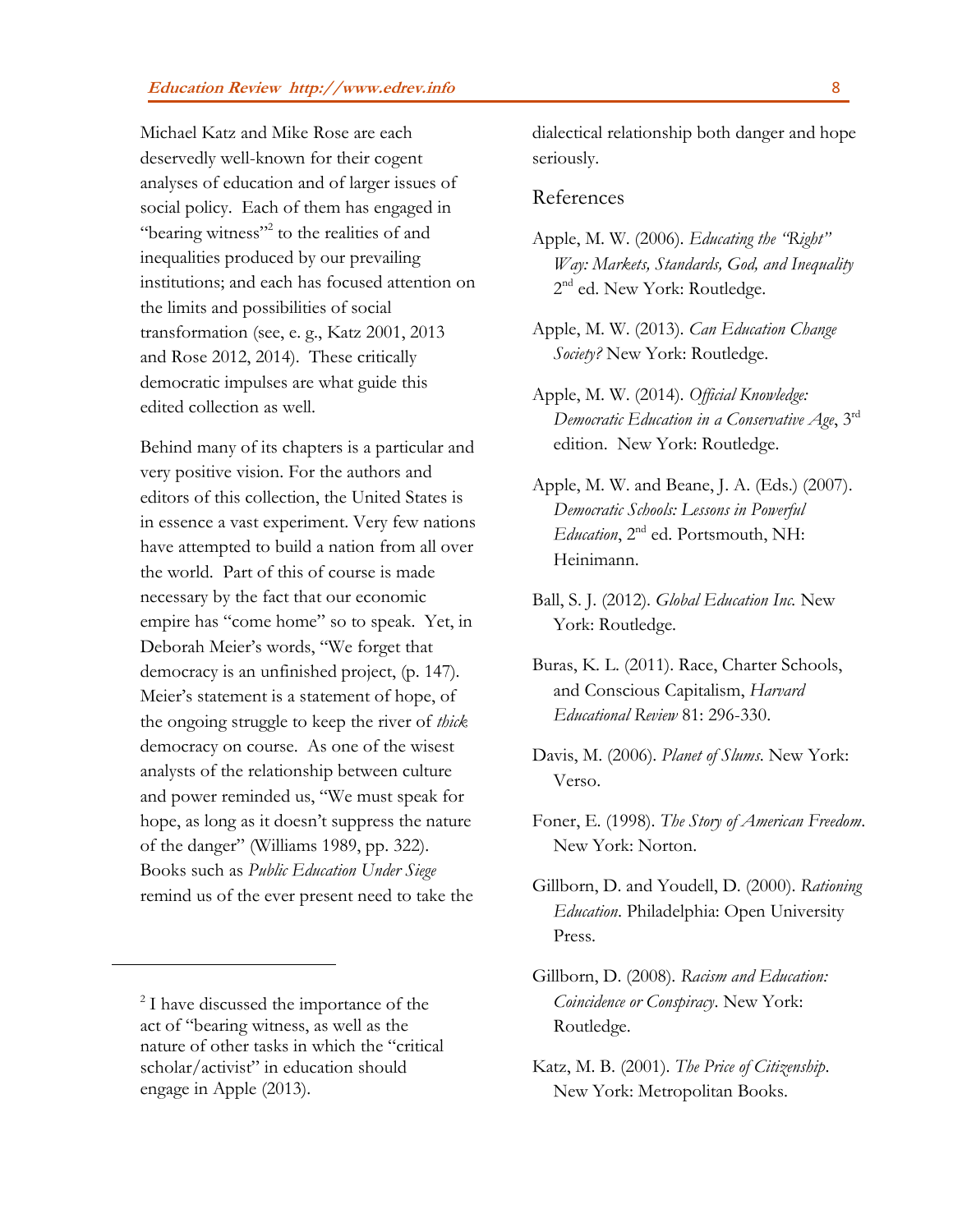- Katz, M. B. (2013). *Why Don't American Cities Burn?* Philadelphia: University of Pennsylvania Press.
- Rose, M. (2012). *Back to School: Why Everyone Deserves a Second Chance at Education*. New Yotk: The New Press.
- Rose, M. (2014). *Why School: Reclaiming Education for All of Us*. New York: The New Press.
- Swalwell, K. (2013). *Educating Activist Allies: Social Justice Pedagogy with the Suburban and Urban Elite*. New York: Routledge.
- Weiner, L. (2012). *The Future of Our Schools: Teachers Unions and Social Justice*. Chicago: Haymarket Books.
- Williams, R. (1985). *Keywords: A Vocabulary of Culture and Society*. New York: Oxford University Press.
- Williams, R. (1989). *Resources of Hope*. New York: Verso.

About the Reviewer

**Michael W. Apple** is John Bascom Professor of Curriculum and Instruction and Educational Policy Studies at the University of Wisconsin, Madison. He also holds Professorial appointments at the University of London Institute of Education and the University of Manchester. Among his recent books are: *Knowledge, Power, and Education* (2013); *Can Education Change Society?* (2013); and *Official Knowledge: Democratic Education in a Conservative Age*, 3rd edition (2014).